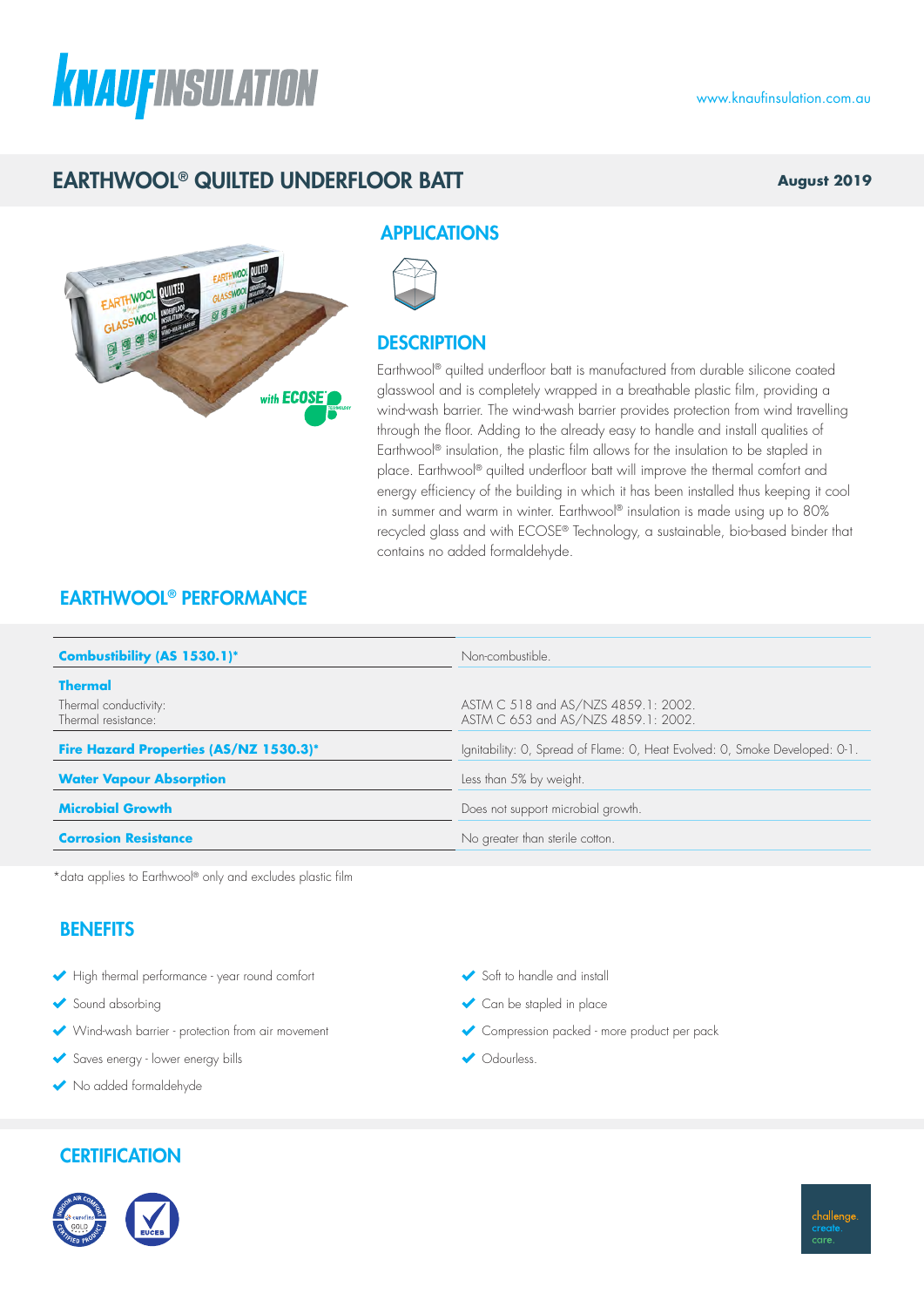# **KNAUFINSULATION**

# EARTHWOOL® QUILTED UNDERFLOOR BATT **August 2019**

## ADDITIONAL INFORMATION

#### **Specification Guide**

The underfloor insulation shall be Earthwool® quilted underfloor batt with silicone coated glasswool R\*, \*mm thick. CFC/HCFC free, zero ODP & GWP, glasswool insulation with high post-consumer recycled glass content and with ECOSE® Technology. It will be manufactured under Quality Assurance Standards ISO 9001:2008 and ISO 14001:2004 by Knauf Insulation and shall be installed in accordance with the instructions issued by them. \*architect to insert details of products used.

#### **Specification Compliance**

AS/NZS 4859.1 - Thermal insulation materials for buildings and assists in the compliance requirements of the Australian National Construction Code 2019 Section 3.12.1.5. This product is designed for use in timber framed floors in new and existing domestic (Class 1) applications.

#### **Bio-solubility**

The formulation used for Earthwool® insulation has been independently assessed to meet the requirements of the stringent Note Q standard (and is therefore consistent with the highest Australian and New Zealand industry standards), and also assessed by Knauf Insulation against the criteria of the Australian Safety and Compensation Council ASCC Approved Criteria for Classifying Hazardous Substances [NOHSC: 1008 3rd Edition]. As a result of this assessment, Earthwool® insulation is not classified as hazardous according to the NOHSC criteria.

#### **Proven Performance**

- Wind-wash barrier for improved thermal performance.
- Preferred by professional installers concerned with quality, appearance and productivity.
- Excellent acoustical properties reduce sound transmission.

#### **Durability**

- Earthwool® insulation is odourless, rot proof, non-hygroscopic, does not sustain vermin and will not encourage the growth of fungi, mould or bacteria.
- Silicone treated fibers to provide excellent durability.
- 15 year warranty.

#### **Superior Handling**

- Highly resilient insulation recovers quickly to full thickness for a snug fit and superior finished aesthetics.
- Consistent quality materials feel good, cut easily and install fast.
- Low dust for easier handling and increased productivity.

#### **Convenient Packaging, Easier Handling**

- Earthwool® insulation is packaged in a strong, white film that offers excellent protection from abuse, dust and moisture.
- Earthwool® insulation packages feature easy to follow installation instructions.
- MasterBag insulation units (containing multiple packs) ensure reduced handling costs with improved compression more square metres per bag, more square metres per truck load, fewer trips to the job site and less warehouse space for storage.

#### **Superior Service and Support**

- Knauf Insulation is totally focused on providing first class customer service, producing high quality product and 'on time in full' deliveries.
- Knauf Insulation supports a professional network of distributors and re-sellers in order to service a growing insulation market.
- Knauf Insulation is committed to providing a comprehensive range of relevant sales and marketing literature and web-based technical information to support specifiers and customers.